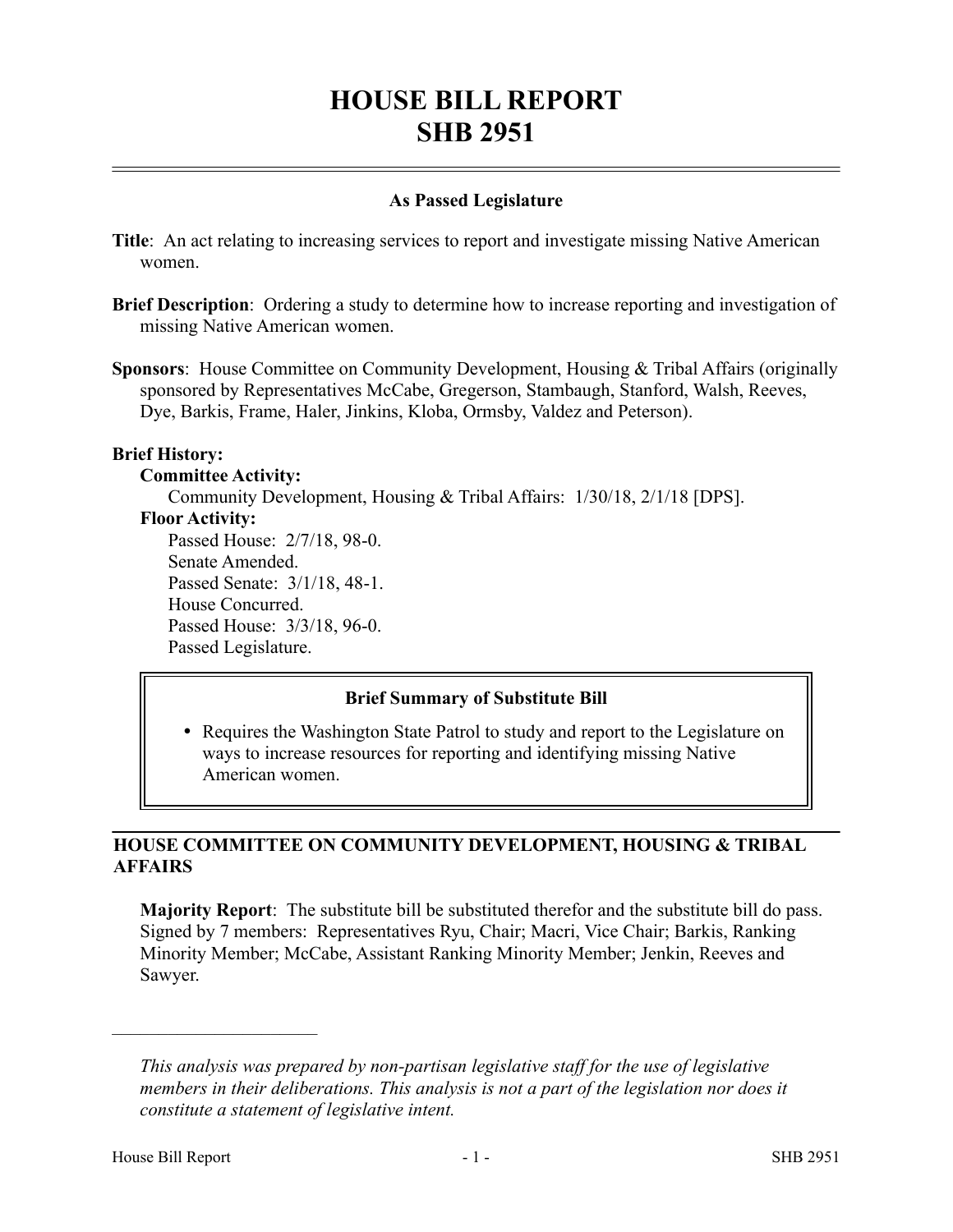**Staff**: Sean Flynn (786-7124).

## **Background**:

The Washington State Patrol (State Patrol) Missing and Unidentified Persons Unit provides services for reporting and investigating missing persons. Such services include a 24-hour telephone service for reporting missing persons, poster distribution and research assistance to local law enforcement and family members, and coordinating investigative resources with state, local, and federal law enforcement agencies.

A recent federal Department of Justice report found that four out of five Native American women have experienced violence in their lives. The Canadian government recently initiated a national Inquiry into Missing and Murdered Indigenous Women and Girls to report on the causes and high rates for violence towards indigenous women and girls.

### **Summary of Substitute Bill**:

The State Patrol is required to conduct a study to increase state resources for reporting and identifying missing Native American women in the state. The State Patrol and the Governor's Office of Indian Affairs must convene meetings with tribal and local law enforcement partners and work with federally recognized tribes in a government-togovernment relationship to explore ways of creating partnerships. The State Patrol also must work with the federal Department of Justice to increase information sharing and coordinate resources.

The State Patrol must report to the Legislature by June 1, 2019, on the results of the study. The study must include: data on the number of missing Native American women in the state; any barriers to providing more state resources to the issue; and any recommendations, including proposed legislation to address the problem.

### **Appropriation**: None.

**Fiscal Note**: Available.

**Effective Date**: The bill takes effect 90 days after adjournment of the session in which the bill is passed.

### **Staff Summary of Public Testimony**:

(In support) No one knows how many native women are murdered or missing. There are no national databases to track these individuals and sometimes it is difficult to get help. This crisis has been a long-standing issue in Native American communities. Tribes cannot solve this problem alone. The Yakama Nation has recognized awareness of missing and murdered Native American women and has called on other local, state, and national assistance.

Families of missing Native American women need more information to increase response efforts. Families spend years worrying when members are missing, which creates anxiety over not knowing what happened to a loved one who disappeared. It is hard for family